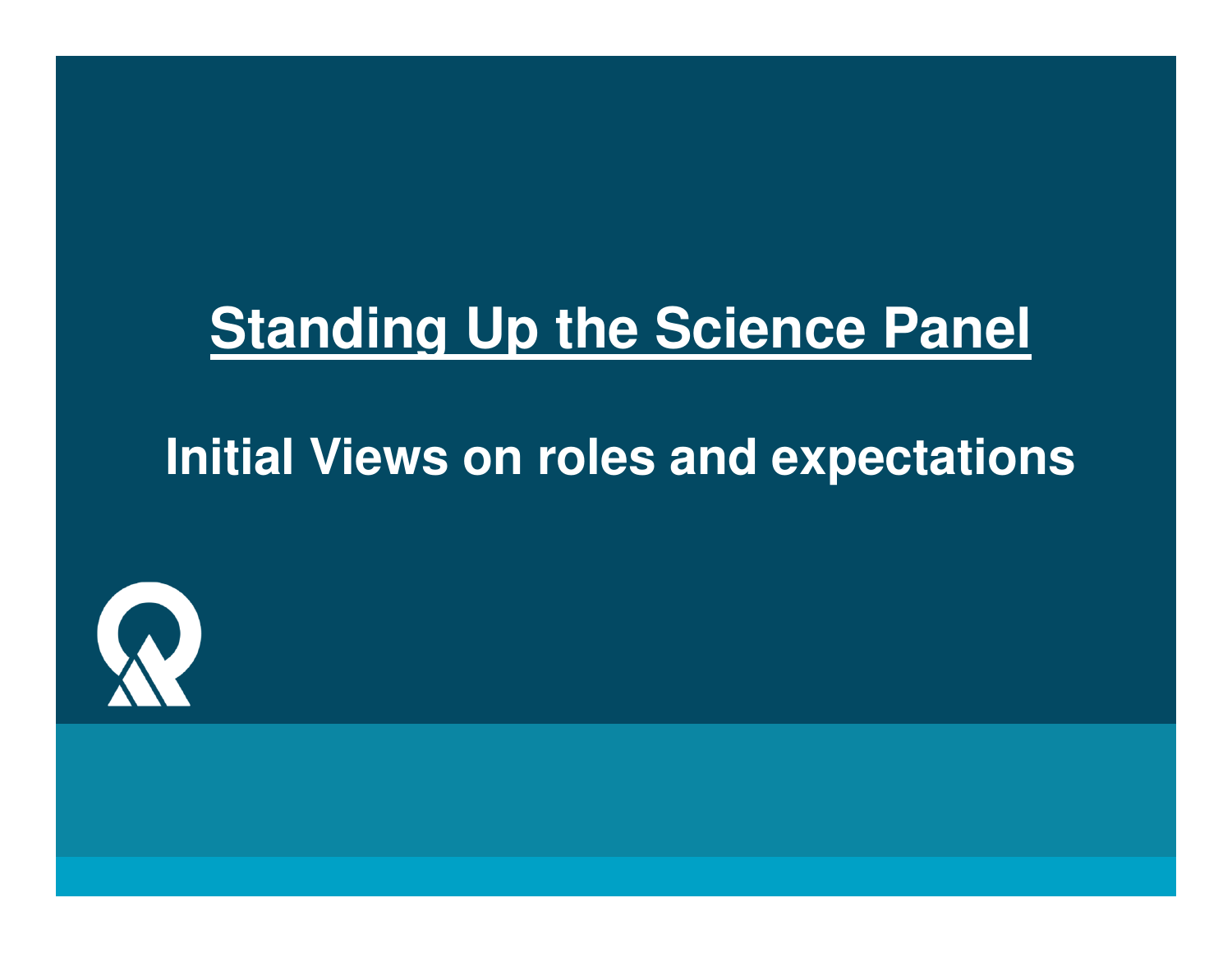# **Science Panel**

#### Purpose:

Guide water quality criteria development by overseeing targeted scientific study

### Objectives/Duties

- $\bullet$ Develop scientifically defensible approach
- $\bullet$ Identify gaps in scientific expertise and understanding
- Recommend study objectives to Steering Committee•
- $\bullet$ Develop strategic research program
- Develop process for independent peer review $\bullet$
- Develop guidance for treatment of uncertainty $\bullet$
- •Recommend water quality criteria to Steering Committee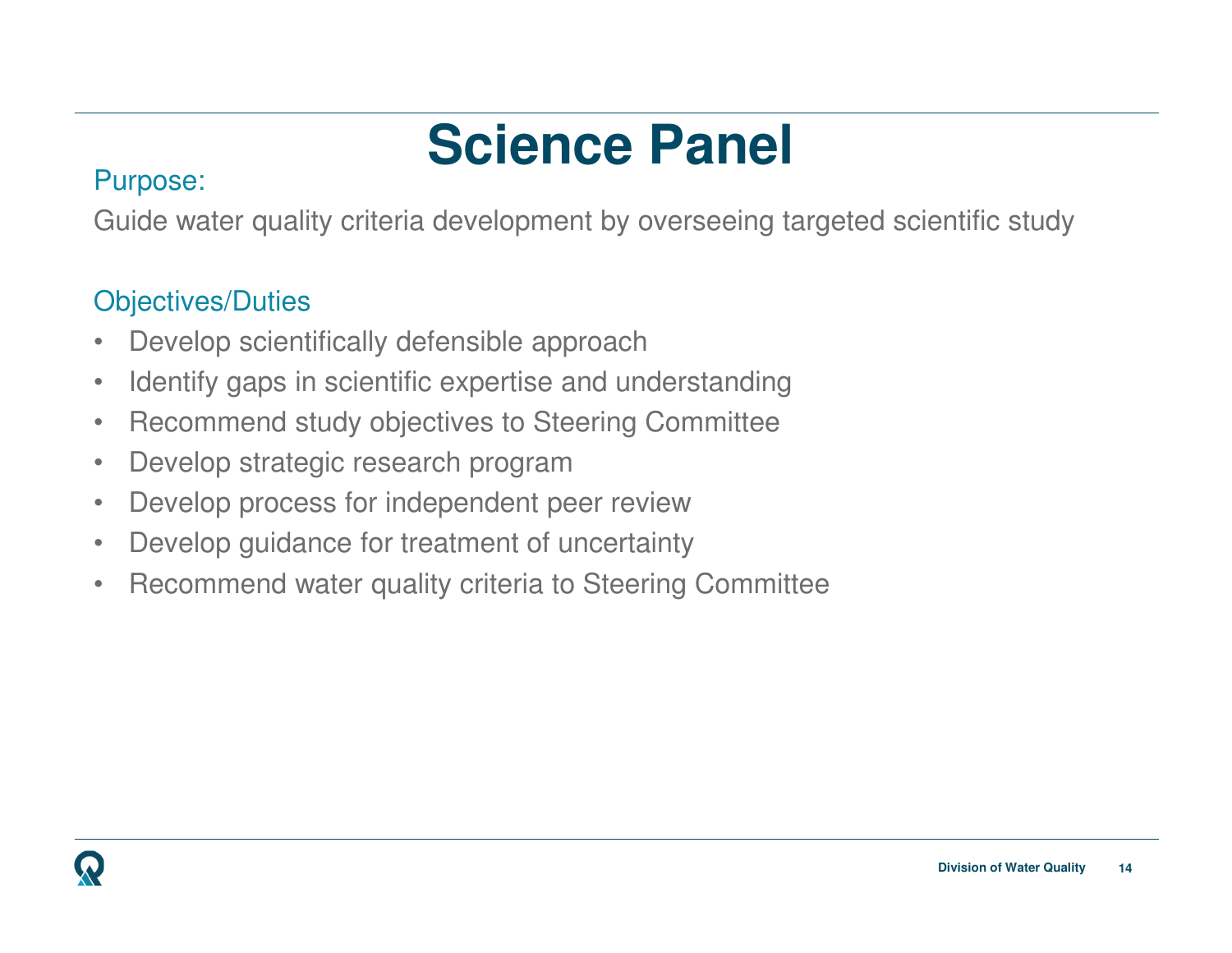## **Science Panel**

#### Objectives/Duties

- •Recommend and prioritize studies
- •Develop study methods
- • Guide Scientific research
	- •Define study objectives
	- $\bullet$ Review and approve study work plans
	- $\bullet$ Direct PI's and study contractors
	- $\bullet$ Review and participate in data collection efforts
	- $\bullet$ Interpret and report results
- $\bullet$ Collaborate with related research programs

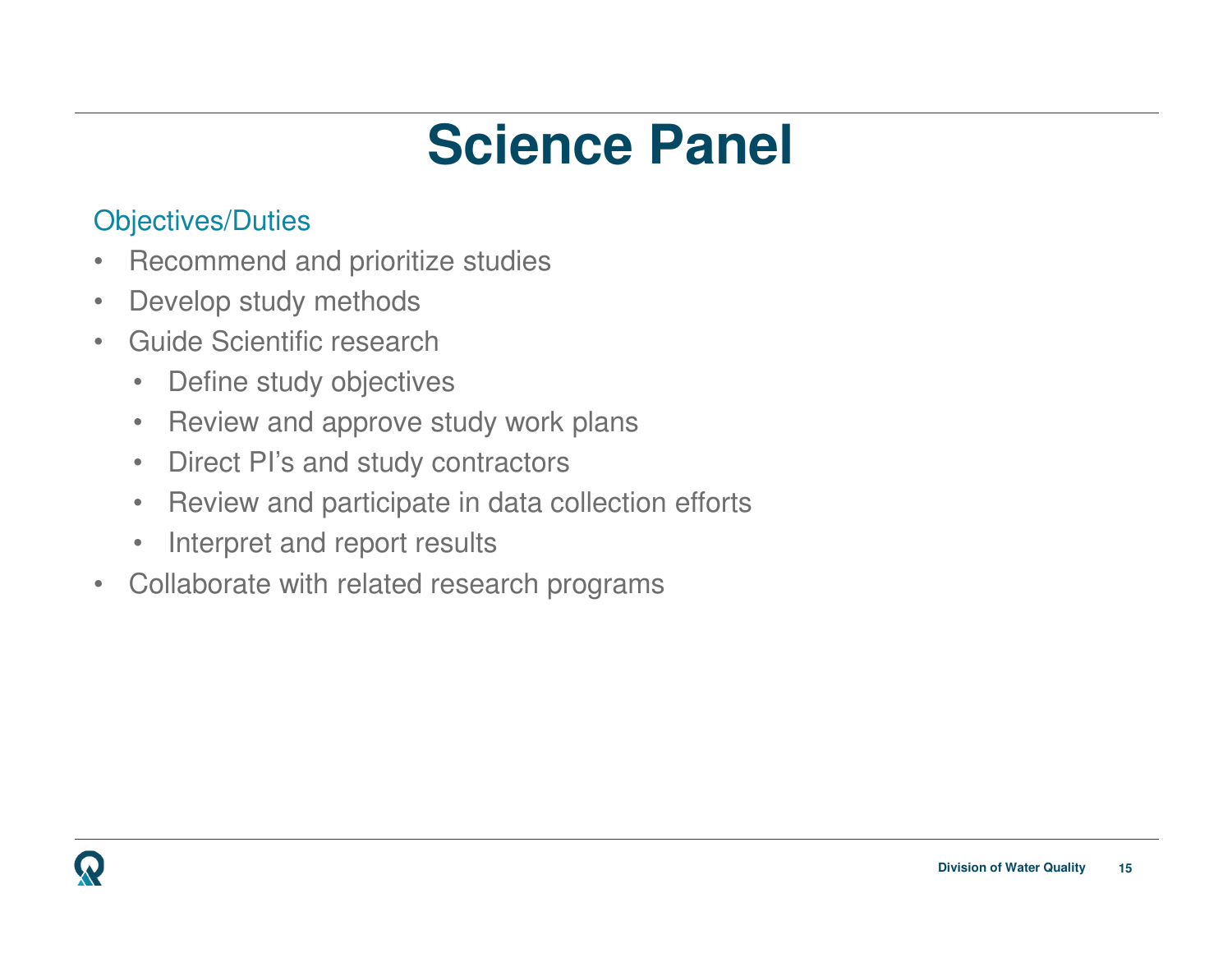## **Standing Up the Science Panel**

## **Disciplines/areas of expertise**

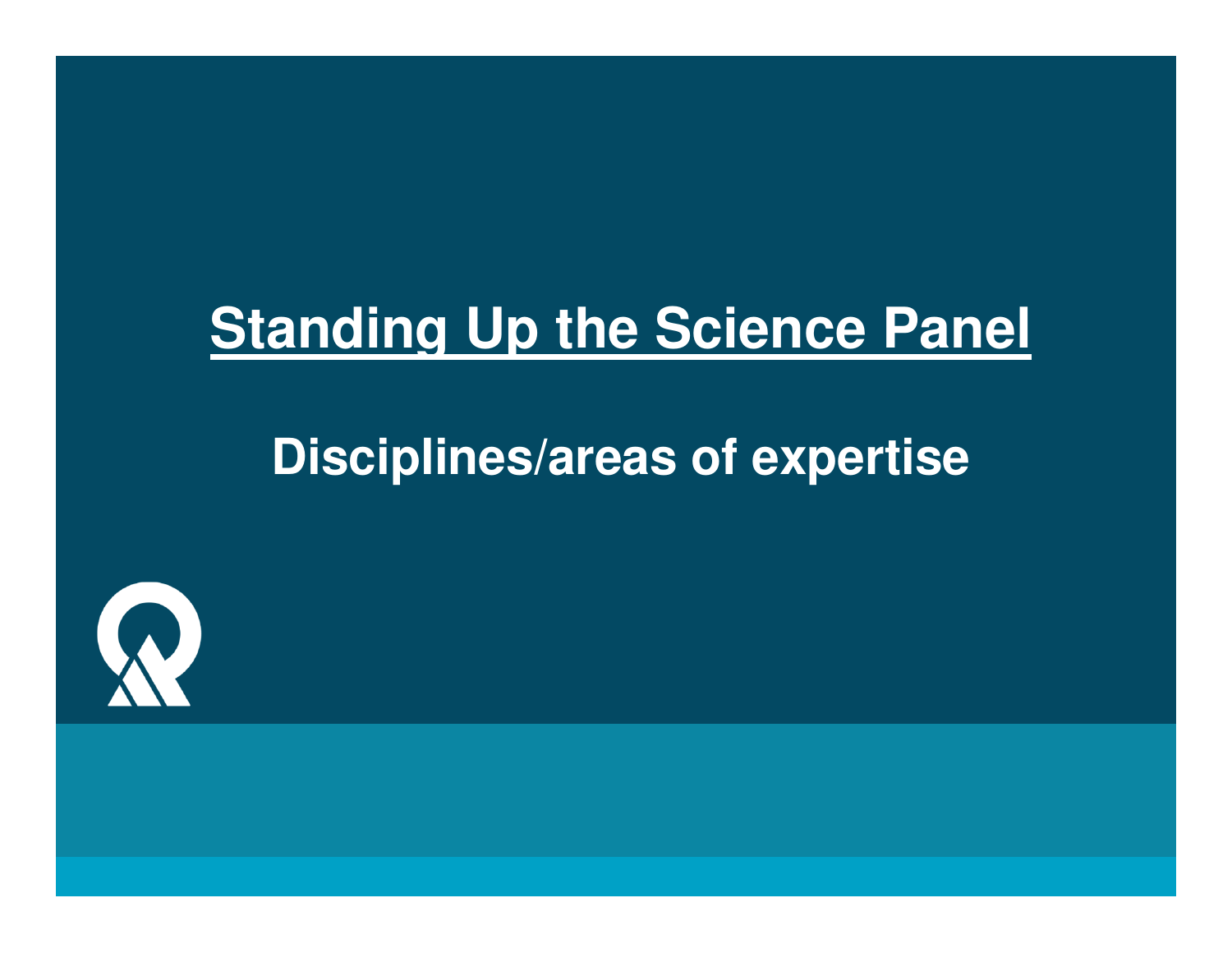## **Science Panel Expertise**

#### **Composition**

- 5 to 7 member panel •
- • Membership reflects scientific disciplines

| <b>Expertise</b>                   |
|------------------------------------|
| Limnology                          |
| Biogeochemistry                    |
| Phycology                          |
| Nutrient cycling                   |
| Hydrodynamic modeling/hydrology    |
| Water quality modeling             |
| <b>Aquatic ecology</b>             |
| fisheries management               |
| Water quality criteria development |
| Wetland science                    |
|                                    |

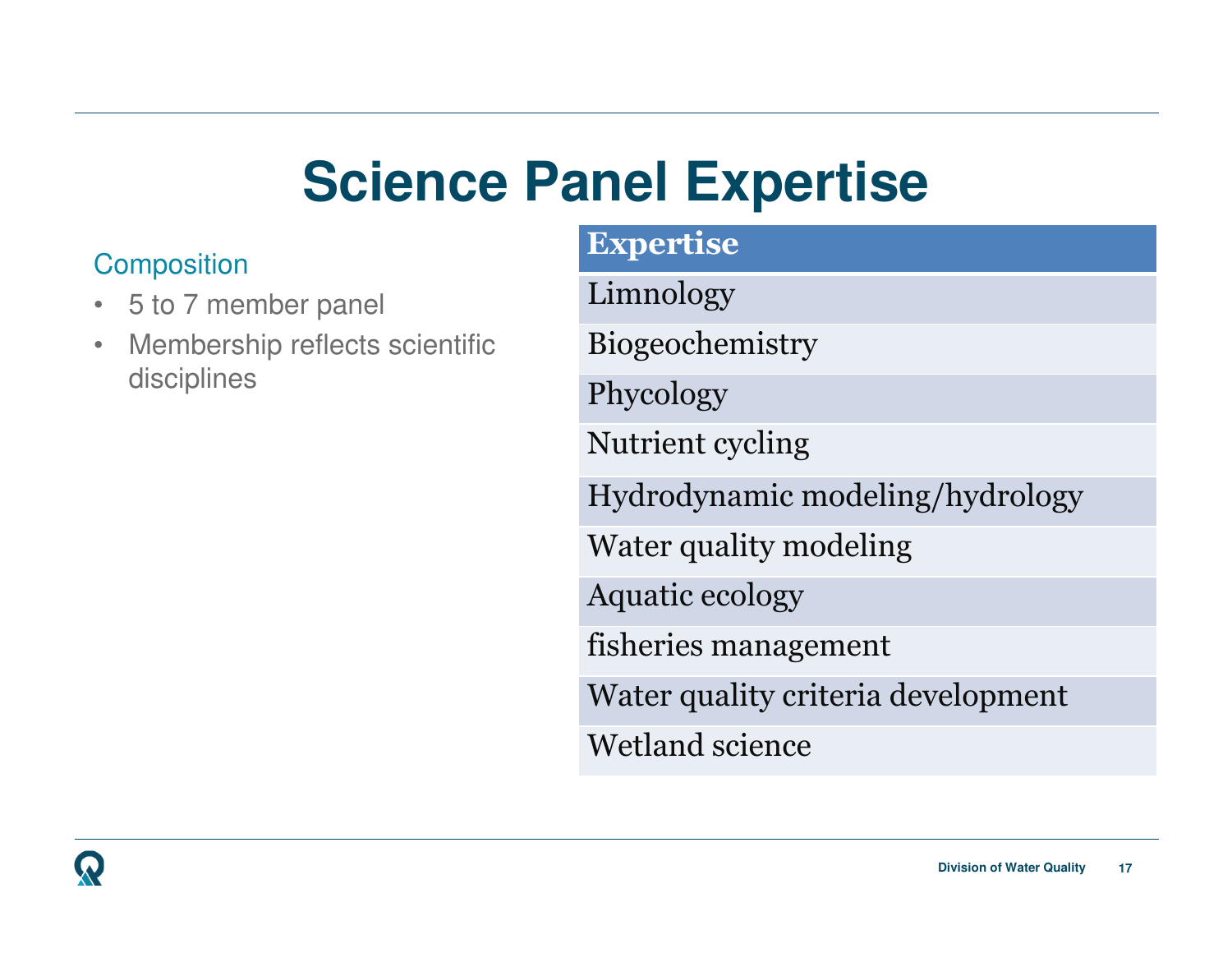## **Standing Up the Science Panel**

## **Criteria for membership**